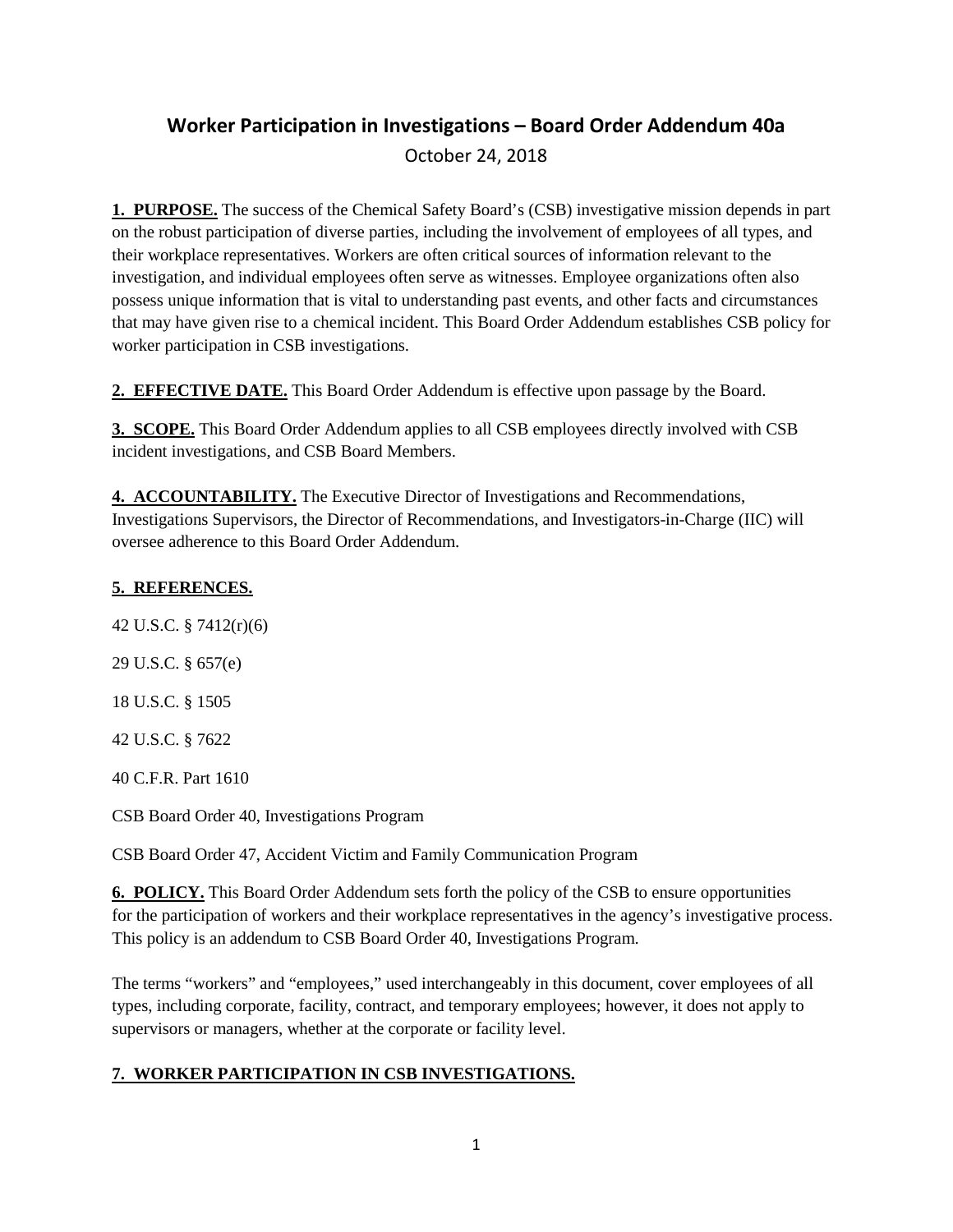### **7.1 Engagement in Investigative Activities**

 In accordance with the CSB's enabling statute, regulations, and investigation protocols and procedures, the IIC of any given investigation shall offer a reasonable number of workers and/or their representatives the opportunity to participate in investigative activities, including, but not limited to:

- 1. Investigation opening meetings, status update meetings, and closing meetings;
- 2. Site walk-throughs and on-scene investigation activities;
- 3. Equipment, material, and sample evidentiary testing;
- 4. Employee witness interviews;
- 5. Document requests; and
- 6. Review of draft written reports and recommendations.

Note: Information asserted to be protected as trade secrets, Confidential Business Information (CBI), or security-sensitive information (SSI), by any entity being investigated by the CSB, shall be protected by the CSB per established legal and procedural requirements. Such information shall not be shared under the requirements established by this Board Order Addendum until after a determination has been made by the CSB that the information can properly be shared.

### **7.2 Collective Employee Involvement**

Workers may be represented in various ways at any given facility.

1. If employees are represented by a union, investigation representatives are chosen by the union. Local unions may designate a national union staff member or a safety consultant to represent employees in one or more aspects of a CSB investigation in addition to local union participation.

2. In non-union facilities, there may be a health and safety committee with employee members who have been selected by employees. One of these individuals should be engaged in the investigation**.**

3. If the facility being investigated is not covered in 1. or 2., or if it is determined that other types of employees (e.g., contract employees) can provide meaningful contributions to a CSB investigation, then investigators shall consult with a reasonable number of those other types of employees, as chosen by CSB investigators, to ensure appropriate employee input into all significant issues.

# **7.3 Individual Employee Involvement**

Employees also have the opportunity to be involved in an individual capacity in CSB investigations. For example, relevant employees will have the opportunity to serve as witnesses in CSB investigations. Employees may have in their possession documents, or other written materials, which CSB investigators may consider important evidence to request for production.

#### **7.4 Notification of Deployment**

Promptly after a facility is notified of a CSB investigation deployment, the Executive Director of Investigations and Recommendations ("Executive Director"), or his designee, shall determine if the employees at the facility are represented by one or more unions, and shall identify relevant local and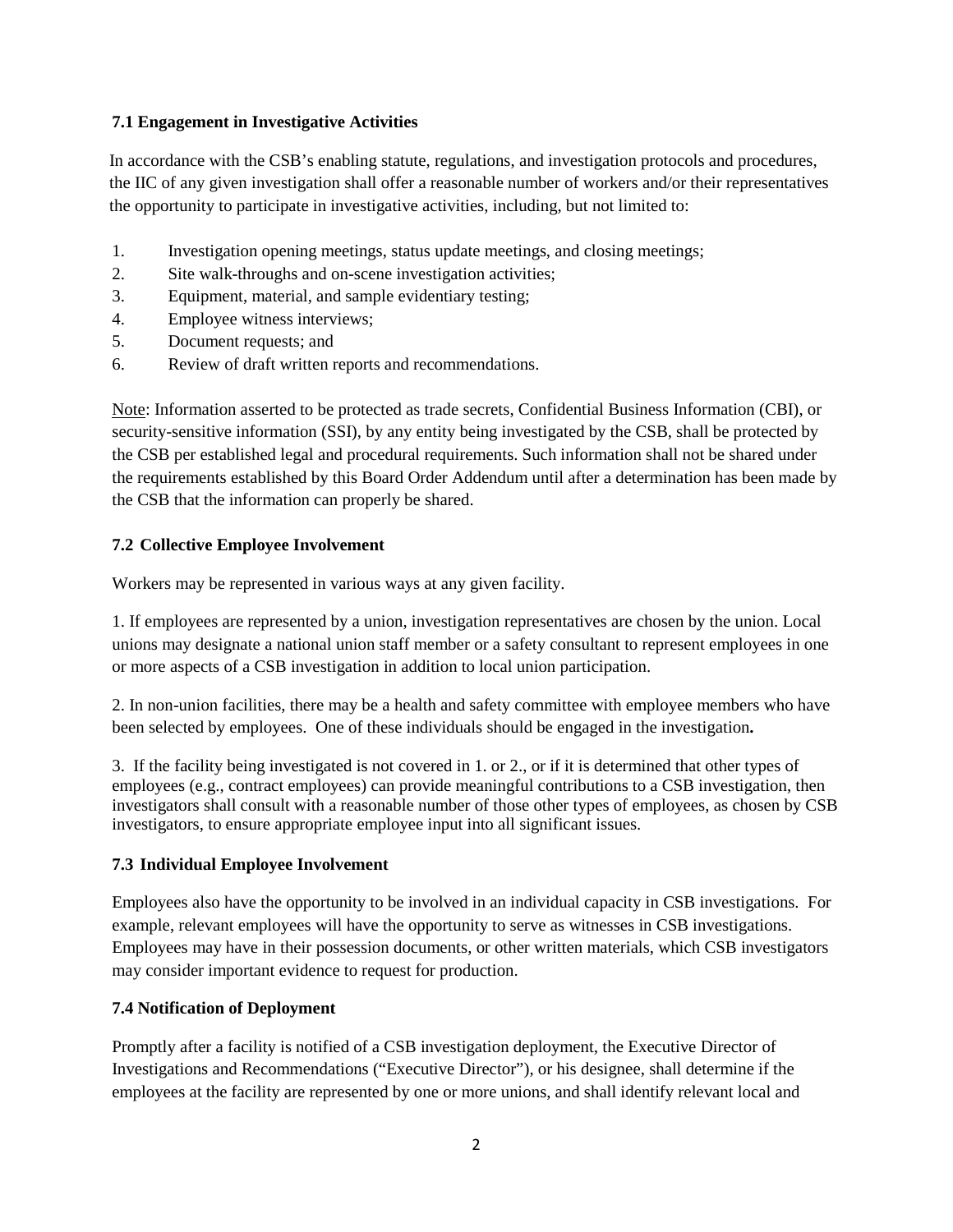national union health and safety officials. Notice of deployment shall be provided to appropriate local and national union health and safety officials. If there is no union representation, the Executive Director should determine whether the facility has a health and safety committee with employee members, and, if so, should ask management to provide the CSB with a committee member contact.

# **7.5 Multiple Unions**

If multiple unions represent employees or contractor employees at the facility, the CSB will extend an invitation to participate in the investigation to all unions with employees determined to be relevant to the investigation and any related health or safety issues at the facility. The CSB has discretion to determine the most effective and efficient means to involve all relevant unions in an investigation.

# **7.6 Meetings**

# **7.6.1 Opening the Onsite Investigation**

The IIC will often coordinate an opening meeting or meetings with the facility management, other companies involved (such as contractors), etc., to explain the investigation's purpose and process. When the CSB plans to initiate an opening investigative meeting with the facility management, or other companies involved in the incident (such as contractors), the CSB shall invite union representatives, and members of health and safety committees. The IIC will inform all parties of the CSB's approach to worker participation as explained in this Board Order.

# **7.6.2. Concluding the Onsite Investigation**

When the CSB concludes its onsite activities, it is within the CSB's discretion to conduct a formal closing meeting. If conducted, the CSB shall invite the employee representatives in the same manner as the company representatives. Any communication should include an explanation of the CSB's process for engaging in a confidential review and feedback process on the CSB staff's draft report, recommendations, or other public document.

# **7.6.3. Separate Meetings**

If management or employee representatives request separate opening, status update, or closing meetings, the IIC should hold separate meetings.

# **7.7 Site Walk-throughs and On-Scene Investigation Activities**

The CSB shall make all reasonable efforts to provide employee representatives with an opportunity to accompany CSB investigators on any site inspection, site or process orientation, and, if appropriate, in any subsequent site walk-throughs or other on-scene activities of any location that may impact employees. If there is no union representative, or health and safety committee, at the discretion of the IIC, the CSB investigative team may also request the inclusion of a reasonable number of employees in any such walk-through activities. A site walk-through includes initial onsite activities such as: touring or receiving an orientation to a facility, conducting an initial review of process equipment involved in the incident, collecting samples that require immediate action to preserve evidentiary integrity, and taking any initial pictures or video footage of the site. If any of the parties are not amenable to an appropriate (safe and reasonable) site walk-through, or other on-scene activity plan, and any other associated terms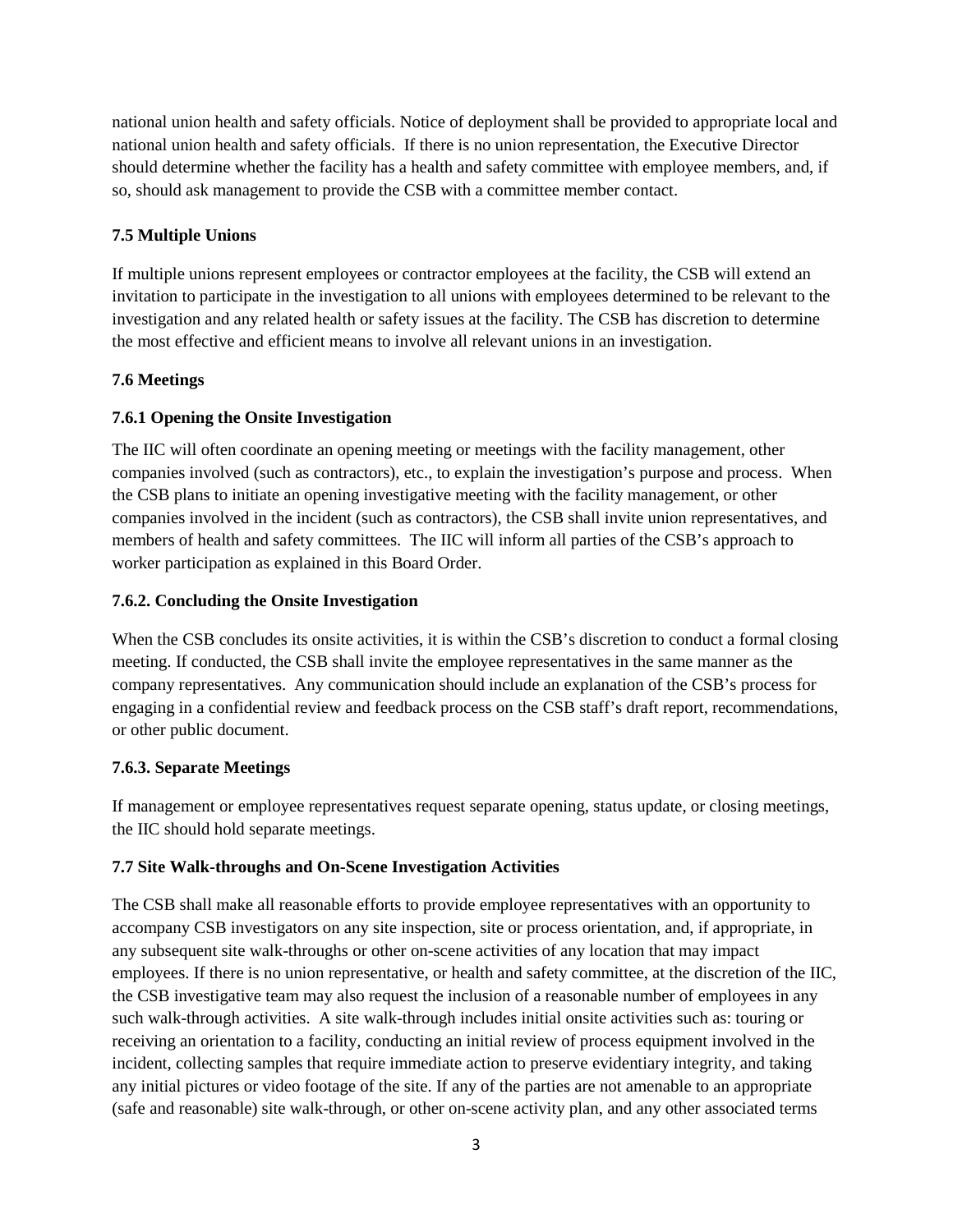and conditions established by the CSB for the safe and efficient conduct of the investigative activities, those parties may be excluded. Such parties may also choose not to participate. After the site walkthrough is accomplished, the IIC or designated investigation team members may, upon request, provide a summary briefing to those parties about the results of those activities.

# **7.8 Equipment, Material, and Sample Evidentiary Testing**

Employee representatives, along with management representatives, shall be provided an opportunity to review and comment on proposed protocols for equipment and sample testing conducted as part of the CSB investigation. All parties will be afforded the opportunity to observe the testing.

### **7.9 Employee Witness Interviews**

**7.9.1 Interviews.** Employees are often vital witnesses in CSB investigations. At the direction of the IIC, relevant employees may be interviewed in accordance with CSB regulations, investigative protocol and procedures. The CSB may interview employees and their representatives at any location outside of the workplace, as mutually agreed. CSB investigators will ensure that investigative activities involving speaking with employees, including all meetings, informal conversations, or interviews with employees and their representatives, are conducted in an atmosphere that is free from threats, intimidation, or coercion by any party. If disruptive or threatening behavior occurs during an interview, the CSB investigators will suspend the interview until the situation is appropriately resolved, which may include removing any disruptive individual(s).

**7.9.2 Employee Representation.** Employees may request to have a representative of their choice present during interviews. It is the right of the employee to choose his or her own representative. Interview representatives may include, but are not limited to, another non-supervisory employee, a union representative, an attorney chosen by the witness, or a family member. *See,* 40 C.F.R. Part 1610 - Representation of Witnesses in Investigations.

# **7.10 Document Requests**

The CSB may request any relevant documents, in accordance with all CSB regulations and procedures, from employees or their workplace representatives. Document requests are usually done on a voluntary basis but can be formalized through the issuance of a subpoena.

#### **7.11 Review of CSB Staff Draft Reports, Recommendations or Other CSB Public Documents**

If the CSB intends to issue a draft report, recommendations, or other public document about an investigation, and elects to provide such draft documents to the entity being investigated in advance of public release, then local and national employee representatives will also be given an opportunity to review and comment on the draft documents, in accordance with CSB protocols and procedures.

To avoid unauthorized disclosures of trade secrets or confidential business information (CBI) or sensitive security information (SSI), as noted above, the CSB must first provide draft copies of reports, recommendations, or other publications it intends to release outside of the agency, to the company for review. Upon completion of the company trade secret/CBI/SSI review and CSB determination of its merit